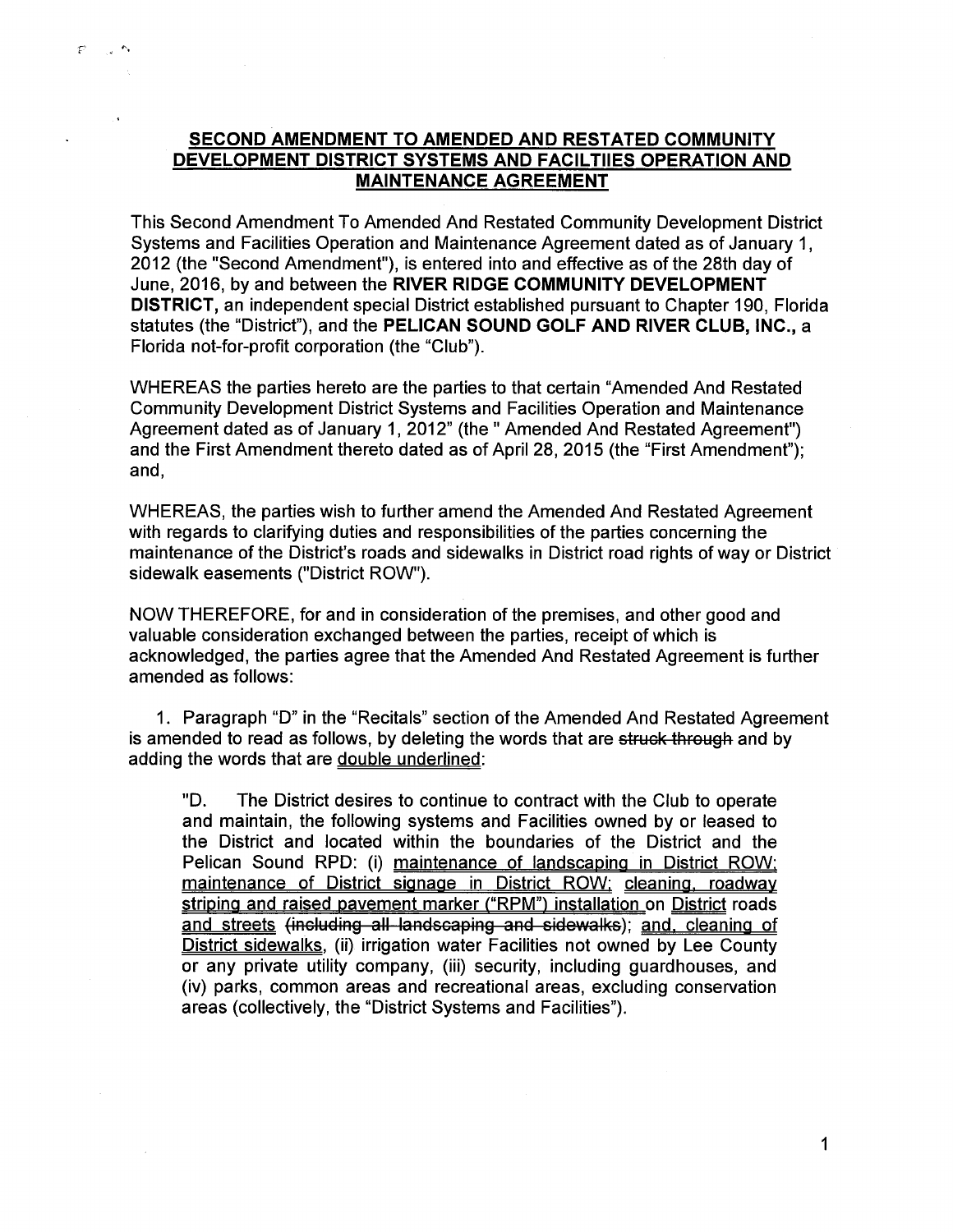2. Paragraph "3.C." of the Amended And Restated Agreement is amended to read as follows, by deleting the words that are struck through and by adding the words that are double underlined:

 $\mathcal{L}_\mathbf{a}$ 

 $\mathfrak{c}^{\mathfrak{s}}$ 

"C. Major capital repairs and/or replacements are those repairs and/or replacements which exceed \$[50,000.00](https://50,000.00) annually in the aggregate. The Club shall annually budget for and fund the routine and normal operation, maintenance, repair and replacement costs of the District Systems and Facilities, together with the cost of minor capital repairs and/or replacements; and, by way of example only, and not as a limitation, include such items as: a) filling pot holes in the streets striping and RPM installation on roads and streets, b) repairing roof leaks in the gatehouses, c) annual painting or cleaning of signage. The Club shall not be required to budget or fund the costs of major capital repairs or replacements of the District System and Facilities, provide however that the Club shall budget annually for minor capital repairs and replacements which do not exceed [\\$50,000.00](https://50,000.00) annually in the aggregate. Annually, the Club shall submit in writing to the District, on or before May  $1<sup>st</sup>$ , the Club's recommendation(s), if any, for major capital repairs or replacements to the District System and Facilities, together with recommendations for the funding of capital replacement reserves. In the event of an emergency or circumstances which require an immediate major capital repair or replacement, the Club shall immediately inform the District staff, and as soon as practical thereafter, confirm said notice in writing to the District. The District shall evaluate the recommendations and if approved by the District will commence the emergency major capital repairs or replacements within fifteen (15) days of approval [unless a greater time is required due to required bidding processes] and diligently pursue same to completion."

3. Paragraph "11." of the Amended And Restated Agreement is amended to read as follows, by deleting the words that are struck through and by adding the words that are double underlined:

"11. The Club recognizes, acknowledges and agrees that the records and materials associated with the provisions of the services under this Amended And Restated Agreement constitute public records under the laws of the State of Florida and will be maintained in accordance with the provisions of the law governing public records.

In addition to any other right or termination that the District possesses, the District shall have the right to unilaterally cancel this Amended And Restated Agreement for refusal by the Club or any subcontractor to allow public access to all documents, papers, letters, or other materials subject to the provisions of Chapter 119, F.S. and made or received by the Club in conjunction with this Amended And Restated Agreement.

2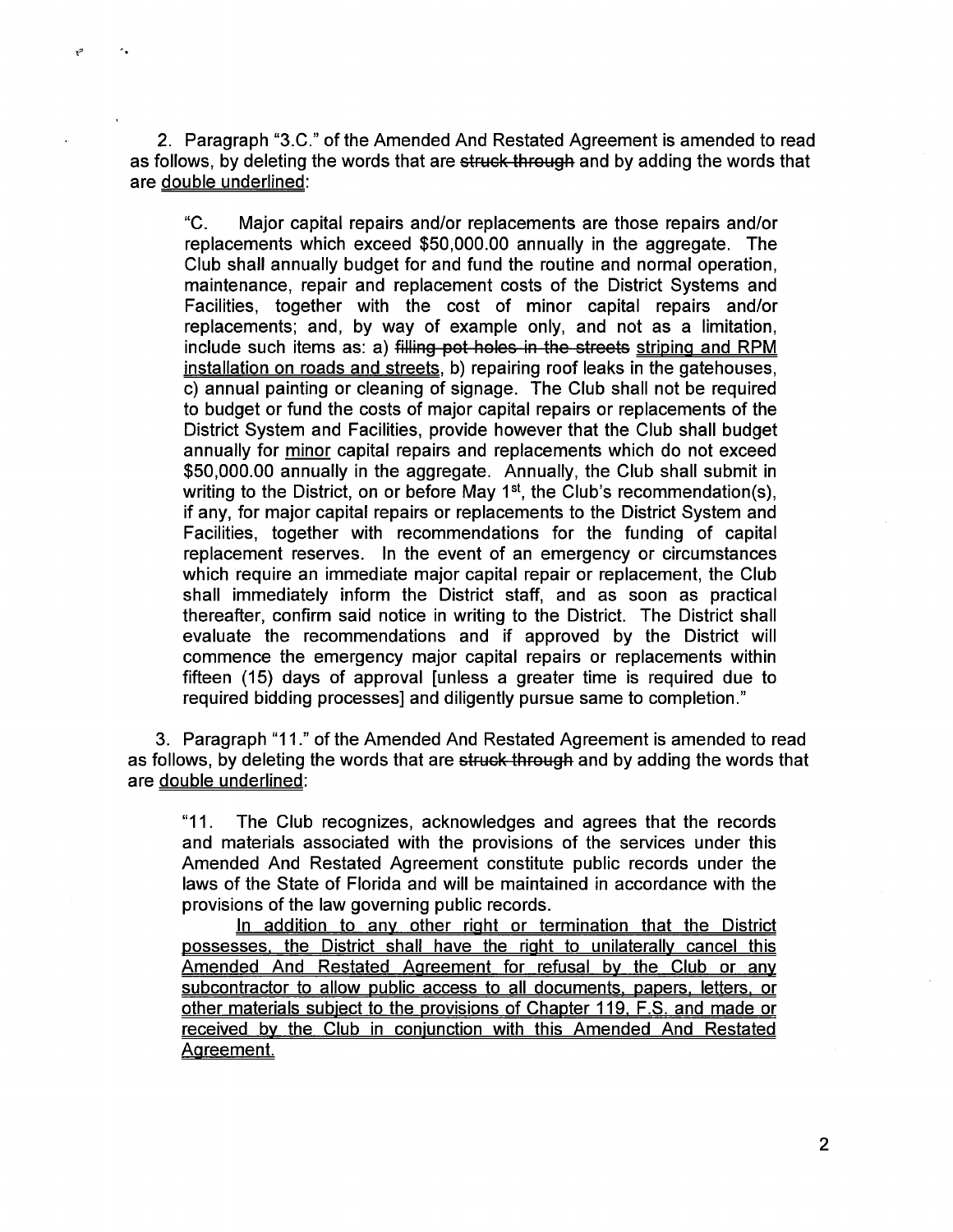**IF THE CLUB HAS QUESTIONS REGARDING THE APPLICATION OF CHAPTER 119. FLORIDA STATUTES. TO THE CLUB'S DUTY TO PROVIDE PUBLIC RECORDS RELATING TO THIS AMENDED AND RESTATED AGREEMENT. CONTACT THE CUSTODIAN OF PUBLIC RECORDS AT Toll Free; {877} 276-0889; Phone: 561-571- 0010. ext. 400;Fax: 561-571-0013; <www.whhassociates.com>** 

У.

The Club agrees to comply with Florida's public records laws, specifically to: a. Keep and maintain public records required by the District to perform the service.

b. Upon request from the District's custodian of public records, provide the District with a copy of the requested records or allow the records to be inspected or copied within a reasonable time at a cost that does not exceed the cost provided in chapter 119, F.S. or as otherwise provided by law.

Ensure that public records that are exempt or confidential and exempt from public records disclosure requirements are not disclosed except as authorized by law for the duration of this Amended And Restated Agreement term and following completion of this Amended And Restated Agreement if the contractor does not transfer the records to the District.

d. Upon completion of this Amended And Restated Agreement, transfer, at no cost. to the District all public records in possession of the Club or keep and maintain public records required by the District to perform the service. If the Club transfers all public records to the District upon completion of this Amended And Restated Agreement. the Club shall destroy any duplicate public records that are exempt or confidential and exempt from public records disclosure requirements. If the Club keeps and maintains public records upon completion of this Amended And Restated Agreement. the Club shall meet all applicable requirements for retaining public records. All records stored electronically must be provided to the District, upon request from the District's custodian of public records, in a format that is compatible with the information technology systems of the District."

4. All other terms, conditions and provisions of the Amended And Restated Agreement, as amended by the First Amendment not specifically amended hereby remain in full force and effect.